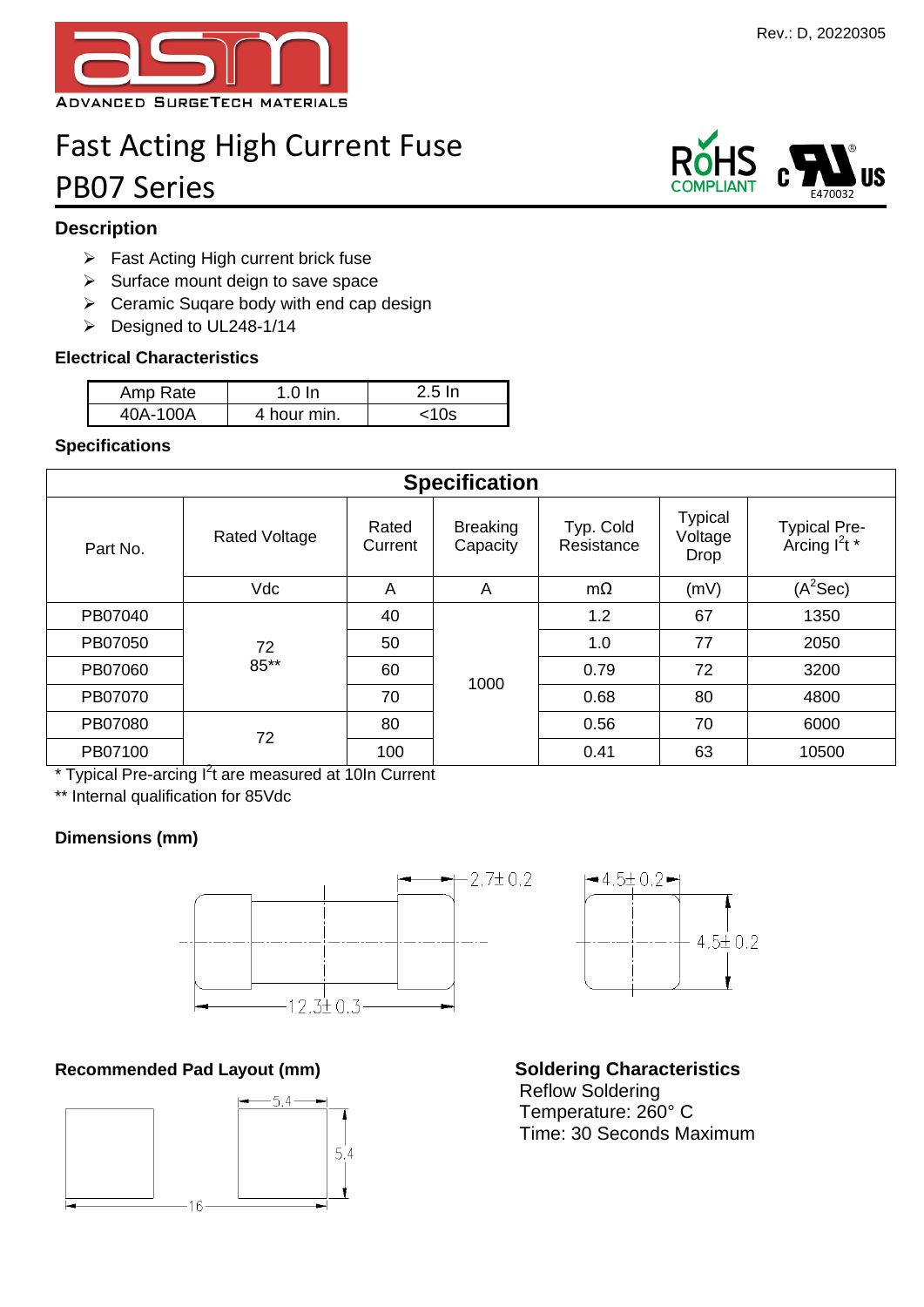

# Fast Acting High Current Fuse PB07 Series

# **Time-Current Curves**